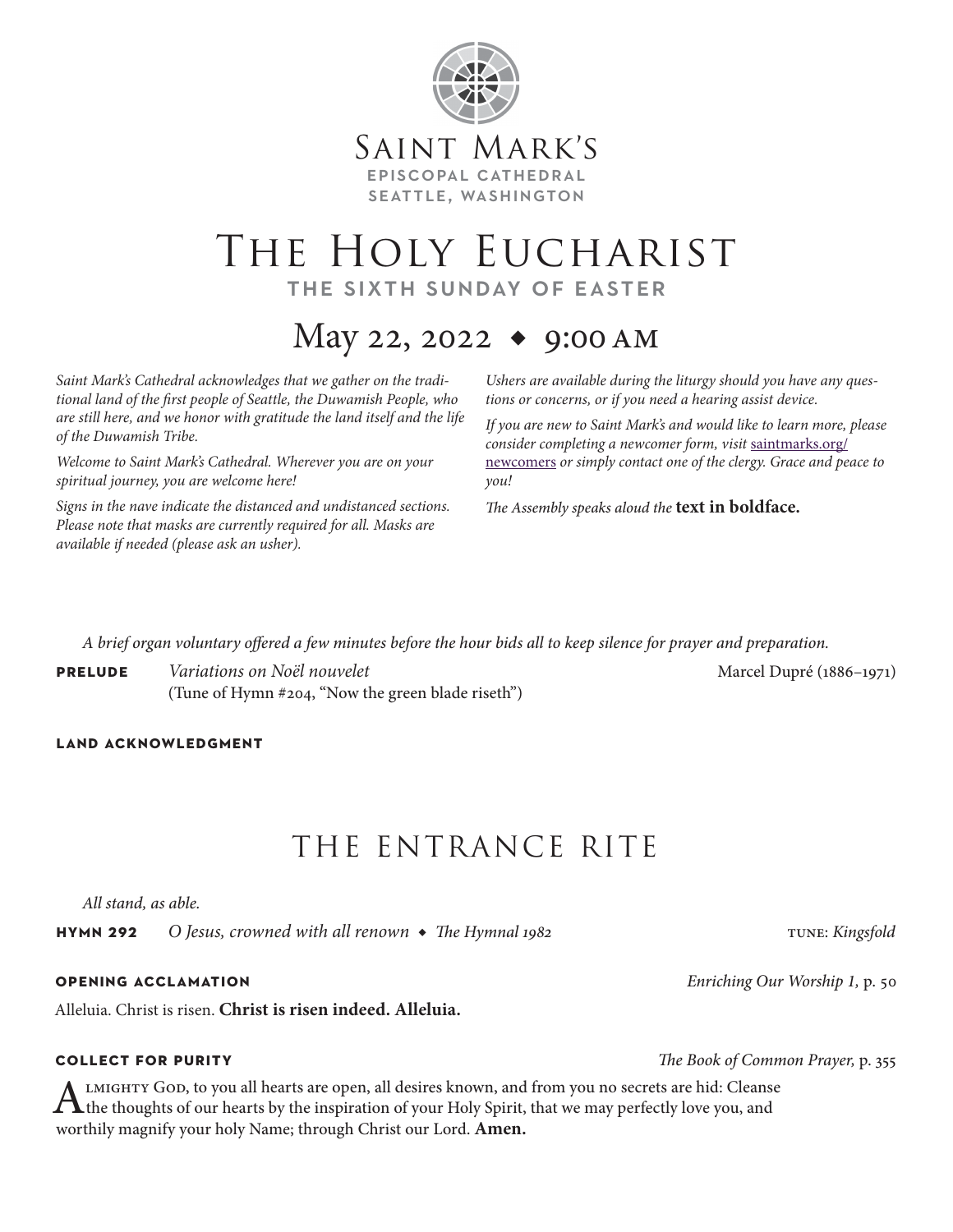

*The Hymnal 1982* #s-278, by permission of Oxford University Press.

### **collect of the day** *Sixth Sunday of Easter C Prayers for an Inclusive Church,* adapt.

### God be with you. **And also with you.** Let us pray.

Holy ONE,<br>you breathe the word of love and the promise of new creation into the depths of the soul, opening heart to heart: in the wildness of your Spirit, teach us the costly way of fearless love and priceless peace; through Jesus Christ, in whom God dwells with us. **Amen.**

*Please be seated for the readings.*

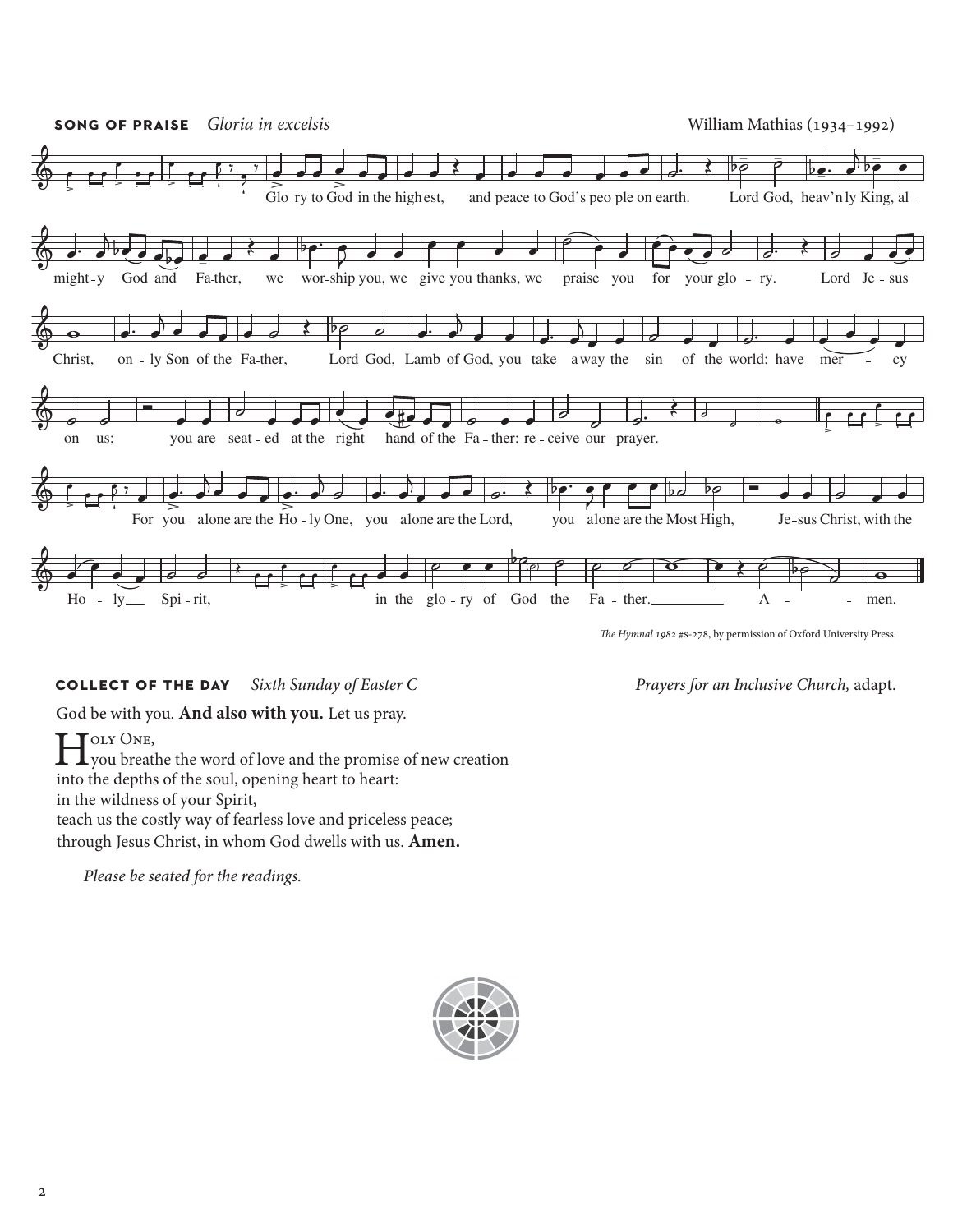## THE LITURGY OF THE WORD

### **reading** *Acts 16:9–15*

URING the night Paul had a vision: there stood a man of Macedonia pleading with him and saying, "Come over to Macedonia and help us." When he had seen the vision, we immediately tried to cross over to Macedonia, being convinced that God had called us to proclaim the good news to them.

We set sail from Troas and took a straight course to Samothrace, the following day to Neapolis, and from there to Philippi, which is a leading city of the district of Macedonia and a Roman colony. We remained in this city for some days. On the sabbath day we went outside the gate by the river, where we supposed there was

a place of prayer; and we sat down and spoke to the women who had gathered there. A certain woman named Lydia, a worshiper of God, was listening to us; she was from the city of Thyatira and a dealer in purple cloth. The Lord opened her heart to listen eagerly to what was said by Paul. When she and her household were baptized, she urged us, saying, "If you have judged me to be faithful to the Lord, come and stay at my home." And she prevailed upon us.

Hear what the Spirit is saying to God's people.

**Thanks be to God.**

### **PSALM** *Psalm 67 ◆ Deus misereatur* **Peter R. Hallock (1924–2014)** Peter R. Hallock (1924–2014)

*The choir sings the antiphon, all repeat. The choir chants the Psalm, all repeat the antiphon where indicated.*



AY God be merciful to us and bless us, show us the light of his countenance and come to us. Let your ways be known upon earth, your saving health among all nations. **ANTIPHON**

Let the peoples praise you, O God; let all the peoples praise you. Let the nations be glad and sing for joy, for you judge the peoples with equity and guide all the nations upon earth. **ANTIPHON**

Let the peoples praise you, O God; let all the peoples praise you. The earth has brought forth her increase; may God, our own God, give us his blessing. May God give us his blessing, and may all the ends of the earth stand in awe of him. **ANTIPHON**

### **reading** *Revelation 21:10, 22–22:5*

IN THE SPIRIT th<br>tain and showed<br>heaven from God. N THE SPIRIT the angel carried me away to a great, high mountain and showed me the holy city Jerusalem coming down out of

I saw no temple in the city, for its temple is the Lord God the Almighty and the Lamb. And the city has no need of sun or moon to shine on it, for the glory of God is its light, and its lamp is the Lamb. The nations will walk by its light, and the kings of the earth will bring their glory into it. Its gates will never be shut by day and there will be no night there. People will bring into it the glory and the honor of the nations. But nothing unclean will enter it, nor anyone who practices abomination or falsehood, but only those who are written in the Lamb's book of life.

Then the angel showed me the river of the water of life, bright as crystal, flowing from the throne of God and of the Lamb through the middle of the street of the city. On either side of the river is the tree of life with its twelve kinds of fruit, producing its fruit each month; and the leaves of the tree are for the healing of the nations. Nothing accursed will be found there any more. But the throne of God and of the Lamb will be in it, and his servants will worship him; they will see his face, and his name will be on their foreheads. And there will be no more night; they need no light of lamp or sun, for the Lord God will be their light, and they will reign forever and ever.

Hear what the Spirit is saying to God's people. **Thanks be to God.**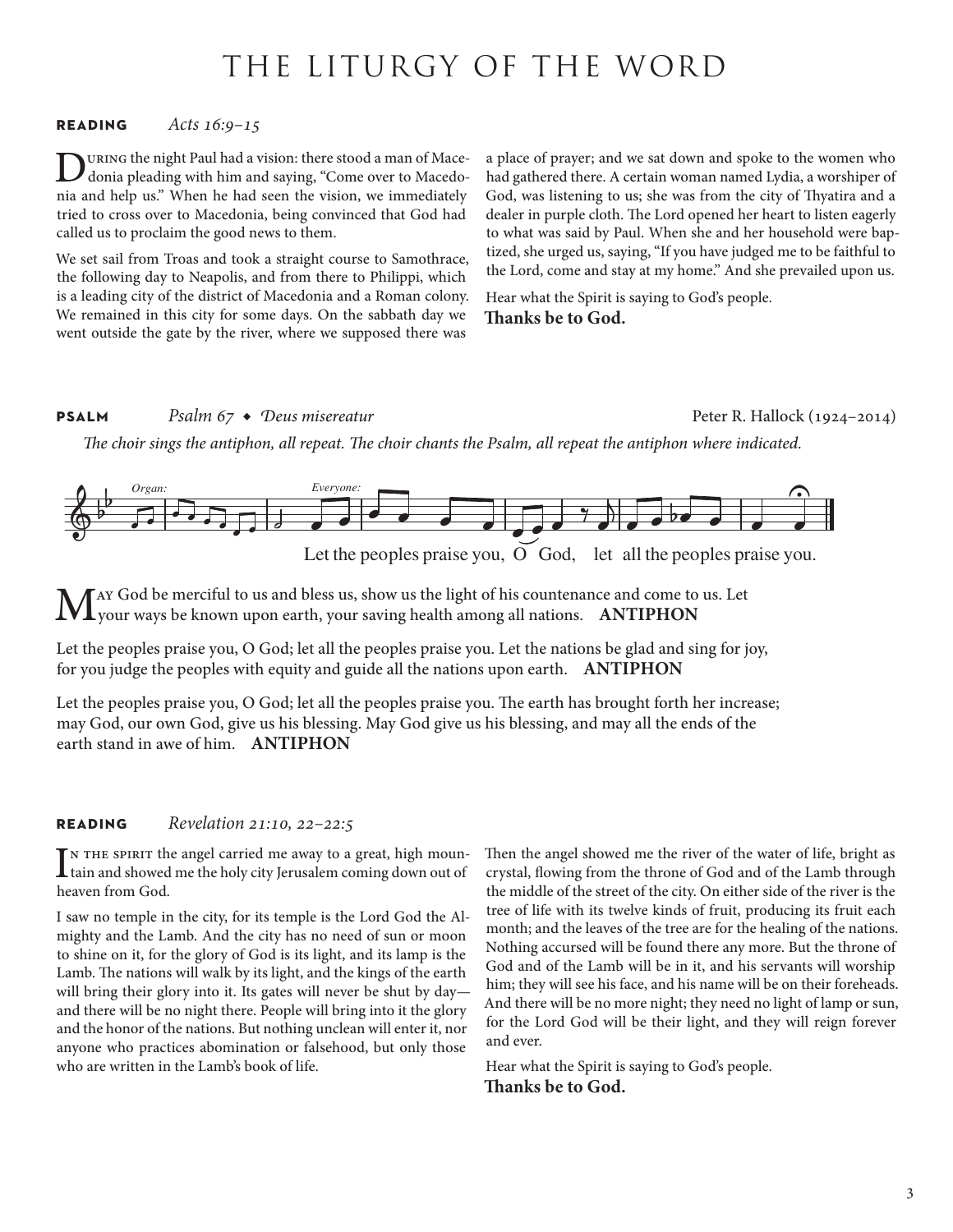*After a brief silence the Presider stands; all rise, as able, for the proclamation of the Gospel.*

**gospel acclamation** music by Melchoir Vulpius (1560?–1616)

*The choir introduces the refrain, all repeat it. The choir chants the verse and all respond with the refrain.*



*Verse:* If anyone loves me, he will keep my word; and my Father will love him and we will come to him.

*Wonder, Love, & Praise* #848; refrain after *Gelobt sei Gott*, © 1996 John L. Hooker.

### **the holy gospel** *John 5:1–9*

The Holy Gospel of our Lord Jesus Christ according to John. **Glory to you, Lord Christ.**

 $A$  FTER Jesus healed the son of the official in Capernaum, there was a festival of the Jews, and Jesus went up to Jerusalem.

Now in Jerusalem by the Sheep Gate there is a pool, called in Hebrew Beth-zatha, which has five porticoes. In these lay many invalids—blind, lame, and paralyzed. One man was there who had been ill for thirty-eight years. When Jesus saw him lying there and knew that he had been there a long time, he said to him, "Do you

want to be made well?" The sick man answered him, "Sir, I have no one to put me into the pool when the water is stirred up; and while I am making my way, someone else steps down ahead of me." Jesus said to him, "Stand up, take your mat and walk." At once the man was made well, and he took up his mat and began to walk. Now that day was a sabbath.

The Gospel of the Lord. **Praise to you, Lord Christ.**

**homily** Rabbi Daniel A. Weiner, *Senior Rabbi, Temple De Hirsch Sinai*

*Following the homily, the assembly is invited into a period of silence, reflecting on the scriptures and sermon. Please stand, as able, when the Presider stands to introduce the Creed.*

- **We believe in one God, the Father, the Almighty, maker of heaven and earth, of all that is, seen and unseen.**
- **We believe in one Lord, Jesus Christ, the only Son of God, eternally begotten of the Father, God from God, Light from Light, true God from true God, begotten, not made, of one Being with the Father; through him all things were made. For us and for our salvation he came down from heaven, was incarnate of the Holy Spirit and the Virgin Mary and became truly human. For our sake he was crucified under Pontius Pilate; he suffered death and was buried. On the third day he rose again in**

### **prayers of the people**

*After each petition:*

Risen Lord, **hear our prayer.** *The Presider concludes the prayers with a collect; all respond:* **Amen.**

### **the peace**

The peace of Christ be always with you. **And also with you.**

*All exchange a sign of peace, respecting others' desires for distance to be maintained.* 

### **the nicene creed** *Authorized for use by the 1997 General Convention*

**accordance with the Scriptures; he ascended into heaven and is seated at the right hand of the Father. He will come again in glory to judge the living and the dead, and his kingdom will have no end.**

**We believe in the Holy Spirit, the Lord, the giver of life, who proceeds from the Father, who with the Father and the Son is worshiped and glorified, who has spoken through the prophets. We believe in one holy catholic and apostolic Church. We acknowledge one baptism for the forgiveness of sins. We look for the resurrection of the dead, and the life of the world to come. Amen.**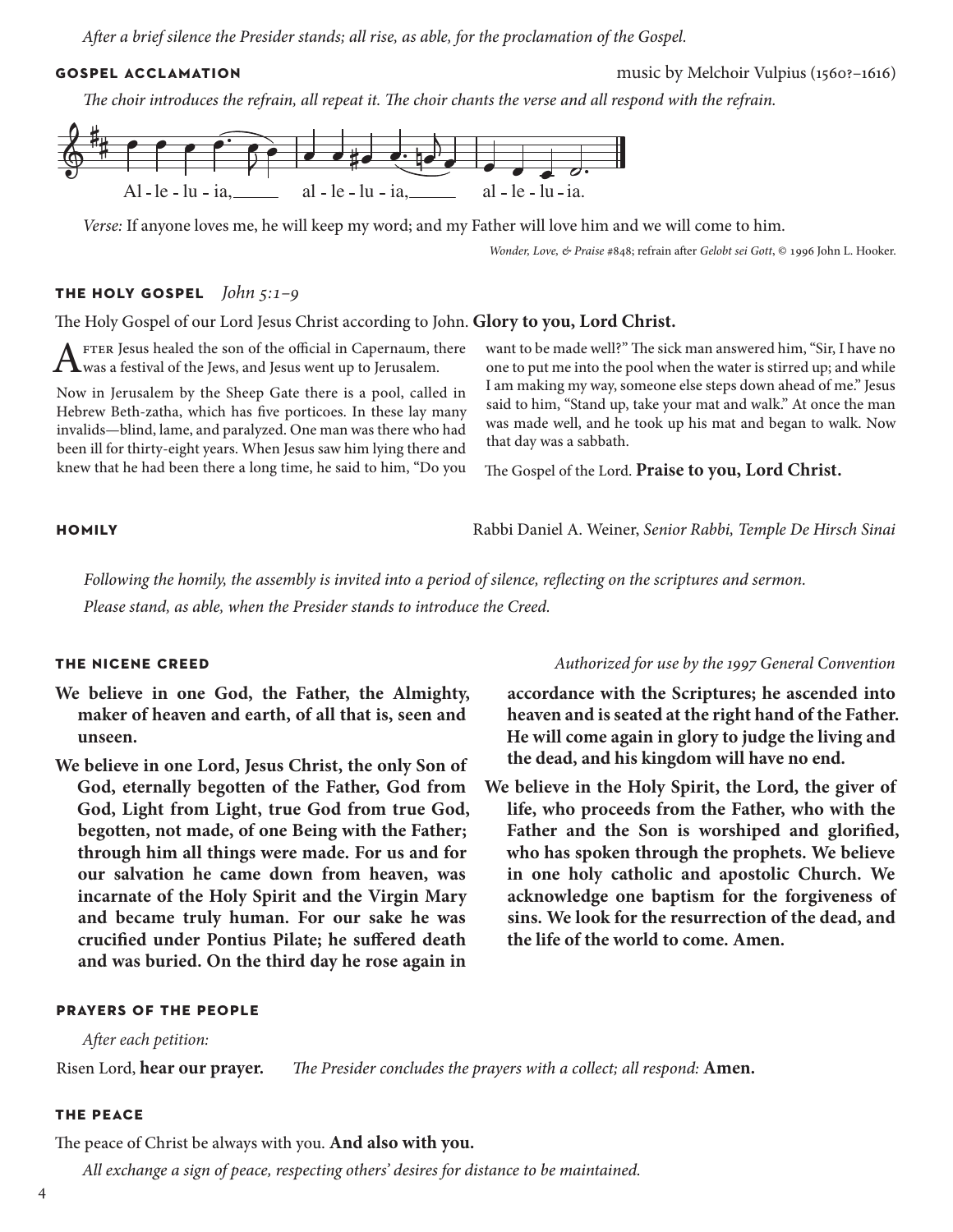## THE LITURGY OF THE TABLE

### **offertory**

*An offering of money is received. Everyone participating in Saint Mark's Cathedral's worship at this time in any way is invited to make an offering as an expression of gratitude for God's generosity. Together, our gifts make possible this community of welcome, reconciliation and service. All worshipping in person are invited to place their offering in baskets as they are passed through through the rows.* 

Links to donate to Saint Mark's online are located on the livestream page. Visit [saintmarks.org/give,](http://saintmarks.org/give) *or use the Venmo mobile app* (*@SaintMarksCathedralSeattle, or scan the code at right*)*, or visit this link on your mobile device:* <https://venmo.com/saintmarkscathedralseattle>*. If Venmo asks you for a four-digit code, enter 2076.*

*You may also mail your gift to the cathedral:* 1245 10th Ave. E, Seattle,WA 98102.

**anthem** *Thy perfect love The perfect love* words: 15<sup>th</sup> century

music: John Rutter (b. 1945)

Jesu, my love, my joy, my rest, Thy perfect love close in my breast That I thee love and never rest; And make me love thee of all thinge best, And wounde my heart in thy love free, That I may reign in joy evermore with thee

*All stand, as able.*

### **the great thanksgiving** *Prayers for an Inclusive Church,* adapt.

God be with you. **And also with you.** 

Lift up your hearts. **We lift them to God.** 

### Let us give thanks to the Lord our God. **It is right to give God thanks and praise.**

Eternal God, in the abundance of your love you have caused all things to be; from dust and spirit you have woven our humanity; in all our wanderings you never cease to call us to fullness of life.

You gave us Jesus, son of Mary, the bread of life broken for the world; he fed us and feasted with us, he healed us and suffered for

us; his dying and rising have set us free from the poverty of sin and the famine of death.

Therefore, with all whom you have made, with all who hunger for your kingdom, with the saints and all the choirs of angels, we take up the song of your praise.



*The Hymnal 1982* #s-125, © 1977 G.I.A. Publications, Inc.

5

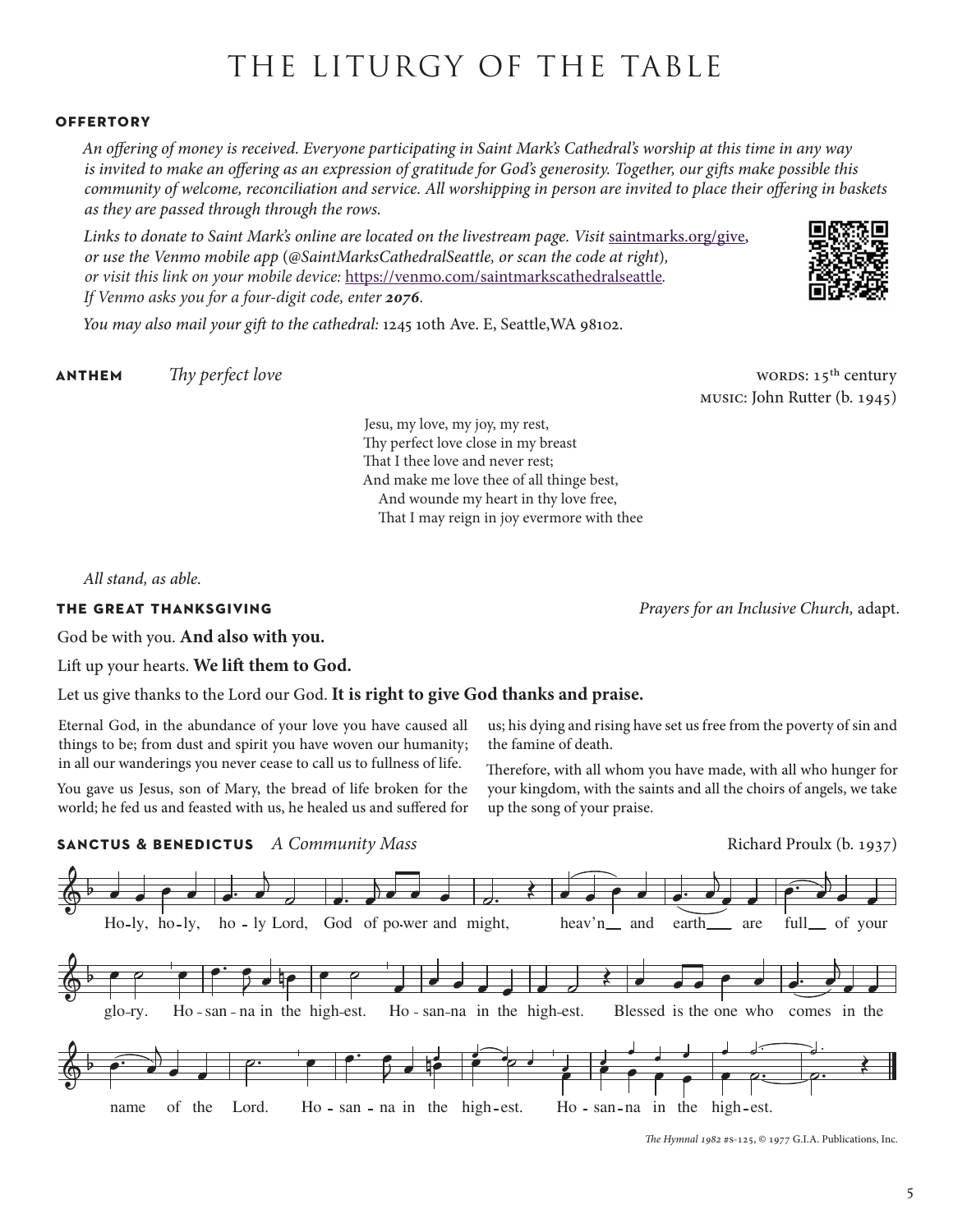We ask that your Holy Spirit fall upon us and upon these gifts, that these fragile, earthly things may be to us the body and blood of our Lord and brother, Jesus Christ.

On the night he was betrayed, Jesus gathered with his faltering friends. He took bread, gave thanks, broke it and said: "This is my body, which is given for you. Do this in remembrance of me."

In the same way after supper, he took the cup of wine, saying, "This cup is the new covenant in my blood. Do this, whenever you drink it, in remembrance of me."

As on that night, so here and now he offers himself in touch and taste beyond all that words can hold. And so we proclaim the great mystery of faith, saying:

### **Christ has died. Christ is risen. Christ will come again.**

Therefore, we come in memory and hope, responding to your call and the promise that echoes from the dawn of time.

May mind and heart be held by your self-giving love as we stand before the cross, approach the empty tomb, and praise the one whose name is lifted high above all earthly power.

Receive our broken offering through Christ's grace and bind us in communion with all who share your gifts; through Jesus Christ, in whom all ages and all worlds are drawn into the undying love of God, our Mother, Lover, and Friend, now and forever. **AMEN.**



*The Hymnal 1982* #s-148, adapt. Mason Martens (b. 1933) © 1971 by Mason Martens.

*In silence, the Presider breaks the consecrated bread.*

**the breaking of the bread** *This is the feast of victory for our God* tune: *Festival Canticle*

*All sing the antiphon. The choir sings the verses, all repeating the antiphon as indicated.*



*Verse:* Worthy is Christ, the Lamb who was slain, whose blood set us free to be people of God. **ANTIPHON** *Verse:* Power, riches, wisdom, and strength, and honor, blessing, and glory are his. **ANTIPHON**

*The Hymnal 1982* #417, ©1978 by permission of Augsburg Publishing House.

### **invitation to communion**

The Gifts of God for the People of God.

*All may be seated for the time of Communion. All seeking God are welcome at Christ's Table.* 

*Please follow the directions of the Liturgical Ministers. Bread and wine are distributed at standing stations at the head of three aisles. The bread will placed into your outstretched palm taking care not to touch your hand. If you prefer a gluten-free wafer, simply ask for one at the time of Communion. If you wish to receive a blessing instead, please cross your arms in front of your chest.*

*Intinction (dipping the bread in the wine) is not available at this time. If you do not wish to drink from the common cup, please cross your arms in front of your chest as you pass by the chalice. The full grace of the sacrament is received with only the bread.*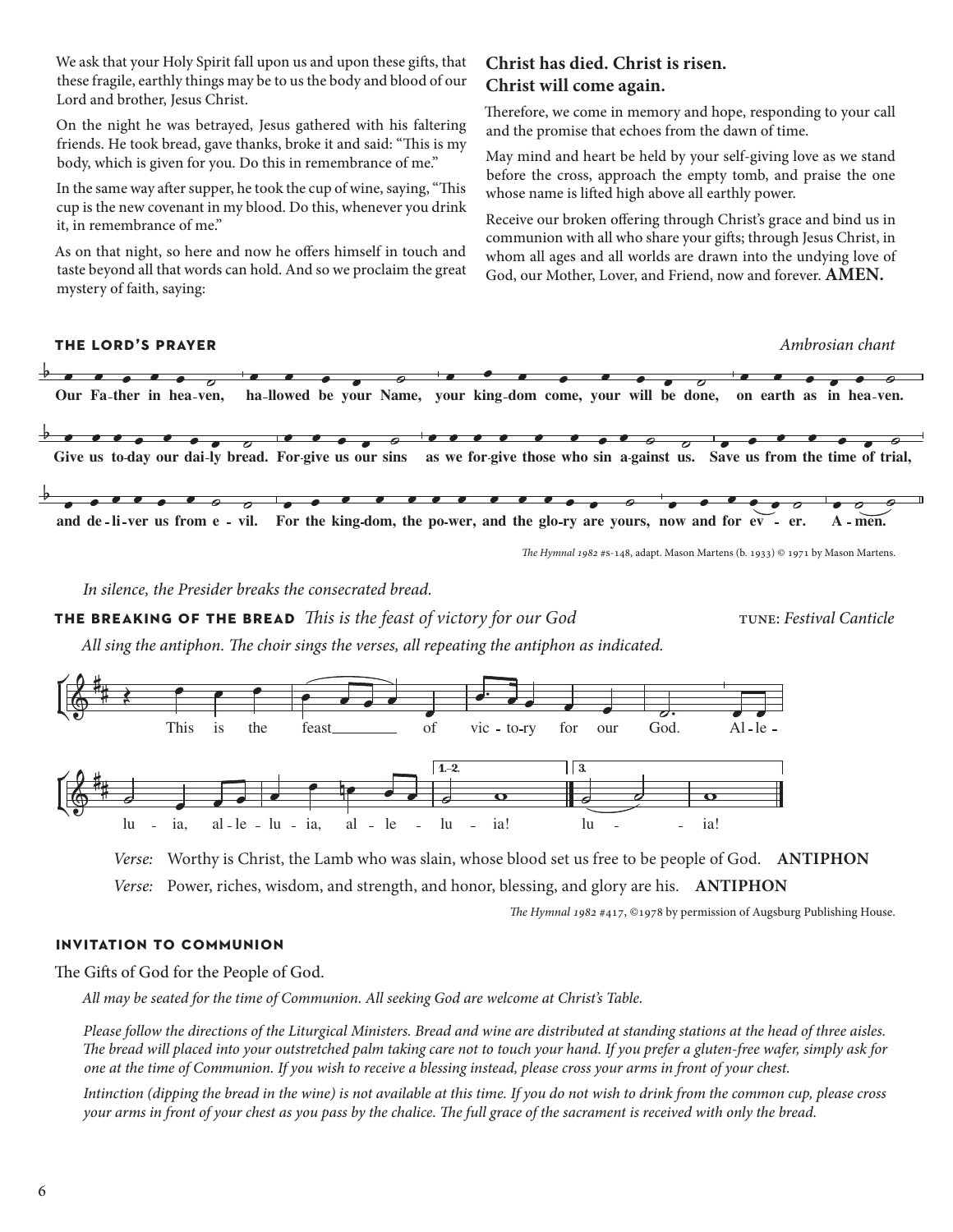Unto him that overcometh shall be given of the tree of life which is in the midst of the paradise of God. On either side of the river groweth the tree of life, the leaves of tree are for thy healing. In the midst of that fair city flows the river of water of life, clear as crystal. Who so will, let him take of the water of life freely. Who so drinketh of this water shall never thirst. Take thou the leaves of the tree of life. So shalt thou enter in through the gates of the city.

**hymn** Shall we gather at the river ◆ Lift Every Voice and Sing II, #141 TUNE: *Hanson Place*